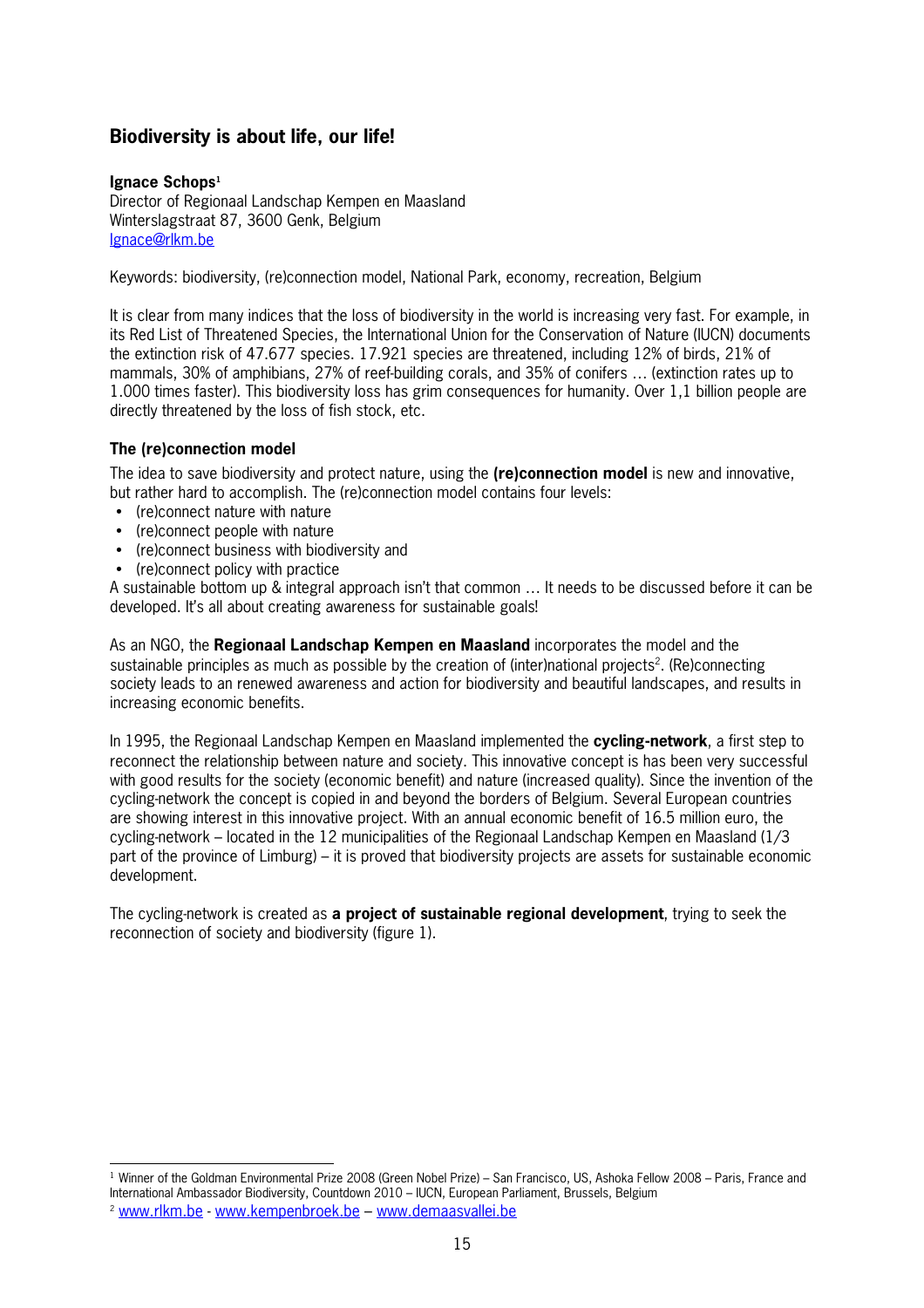

Figure 1 Reconnection of society and biodiversity through sustainable development

A next milestone was achieved with the creation of Belgium's first National Park in March 2006, the **Hoge Kempen National Park**. Since the closing of the coalmines, this region was affected with a lot of unemployment and deprivation at the end of the  $20<sup>th</sup>$  century. A large reconversion plan, emphasising only economic growth, was prepared but as a result of lobbying, it could be reshuffled in a way that a part of the money could be used for the development and the creation of the Hoge Kempen National Park. For the first time it was possible to create a budget for biodiversity and sustainability goals from a budget that was intentionally earmarked for only economic projects.

Along with the development of the National Park, the model of (re)connection got its current form. We developed an integral and bottom up approach which was supported by all target groups. We have tried to make nature sexy: thinking out of the box, not focussing on the borders of the national park (figure 2). And in this we have succeeded: the biodiversity is protected and high numbers of visitors are coming over each year. The total amount of investments in the Hoge Kempen National Park (6 municipalities) culminates to more than  $\in$ 120 million, with an annual economic benefit of  $\in$ 20 million. All these investments were possible due to the financial support of partners, organisations, entrepreneurs and governments. The annual economic return is based on a constant electronic calculation of our visitors, combined with questionnaires about their spending behaviour, etc.